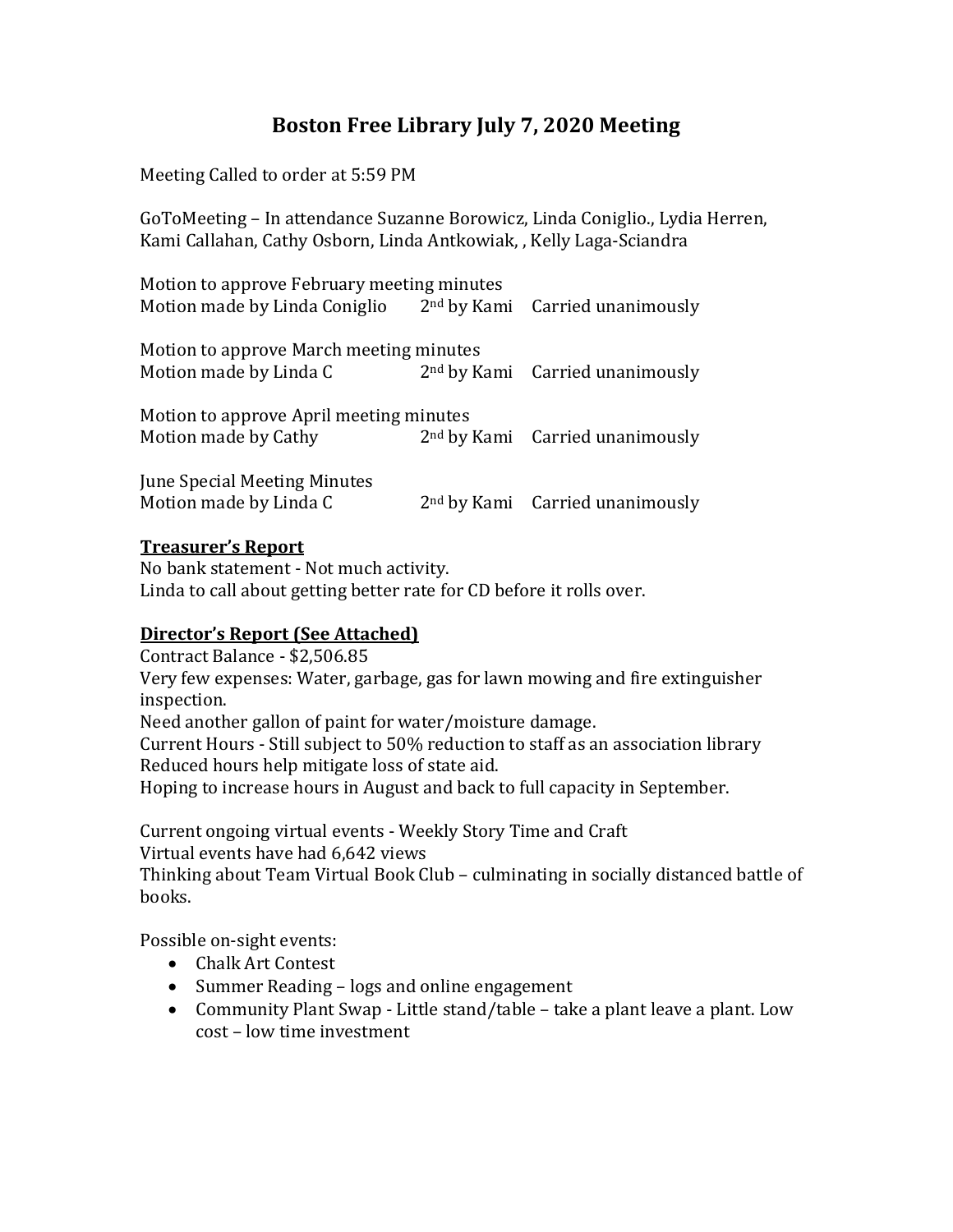## **Annual Report Pamphlet**

Lydia specified WHY we need money. All were in agreement they should be mailed as usual but will wait until definite date set for Fund Raiser and insert card with info. Made a motion to accept Annual Report Motion made by Kami 2<sup>nd</sup> by Linda Carried unanimously

Lydia will be meeting with Town of Colden to add Colden to our Charter for service area. \$60 fee to change Charter will come out of Association Account. Motion needed to support adding Town of Colden to library's service area. Motion made by Cathy 2<sup>nd</sup> by Kami Carried unanimously

Motion to accept 2020 contract Motion made by Kami 2<sup>nd</sup> by Cathy Carried unanimously

**President's Report** – Suzanne said there was nothing to report.

Lydia said "Boston Strong" – short-term store – raised about \$200 Received – Grand Prize of \$150 for WNY Library Resource Council Mailbox

### **NEW BUSINESS:**

FUND RAISING Standard fundraisers – not happening. Probably no Gala.

Discussed possible Chiavetta's drive thru/pick up Chicken BBQ Tickets could be sold in library and local stores. Colden Market, Three Girls etc. – Facebook for promo. Online ticket sales may not be feasible. (Not sure about PayPal or Venmo capabilities.) Possibly in Sept. may be more popular. Bread Of Life did one in October and it was very successful.

Lydia will call Wendell's about prices and available dates

Will it be an Association or Friends' event?

Possibility for Book Sale – make appointments Raffle can still go on – Basket Raffles Put pictures online – online preview. Online to promote auction not to hold virtual auction.

Pop up book sales outside is too much physical work.

| Motion to adjourn meeting |                          |                     |
|---------------------------|--------------------------|---------------------|
| Motion made by Kami       | 2 <sup>nd</sup> by Cathy | Carried unanimously |
| Meeting adjourned 6:49 PM |                          |                     |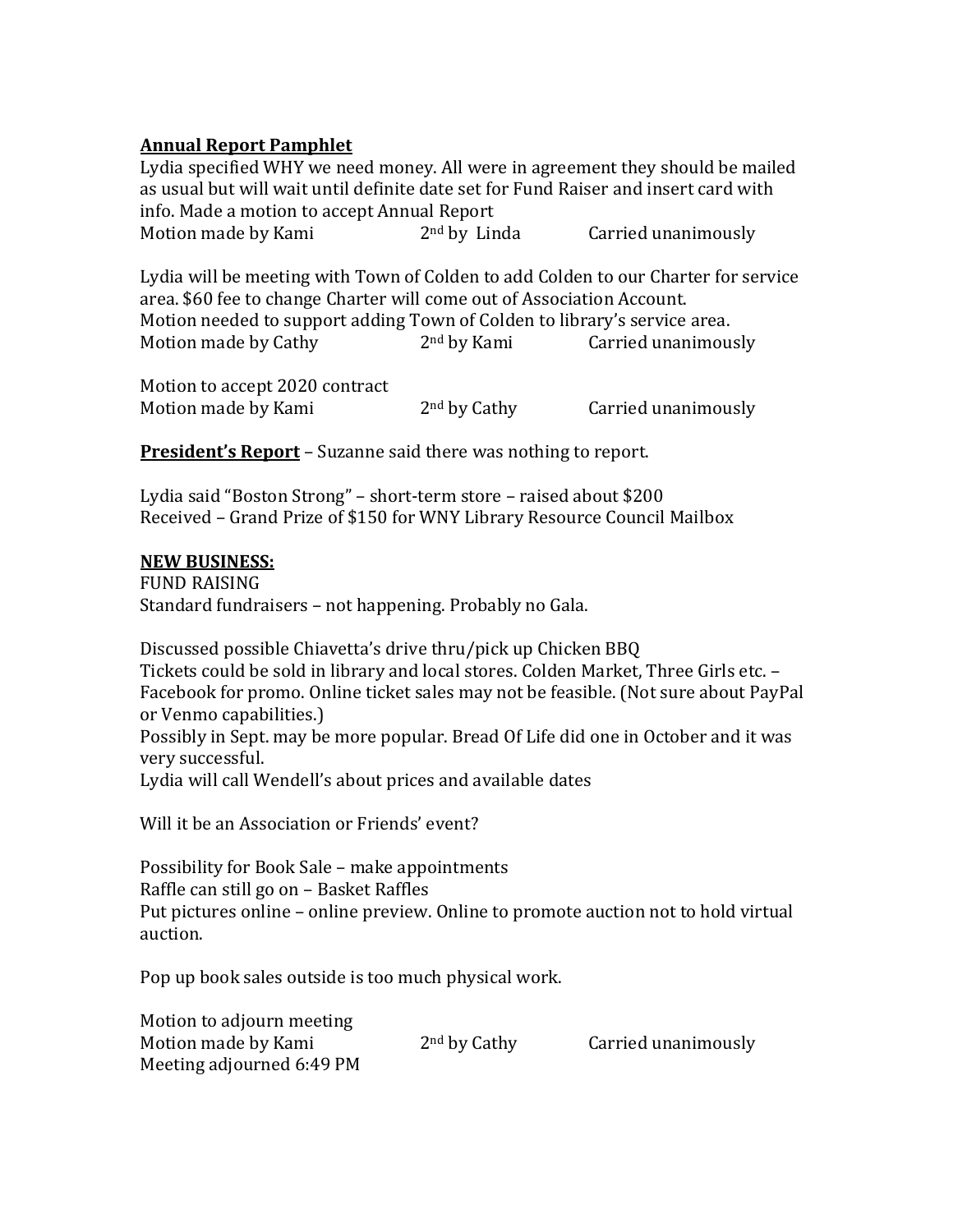Director's Report July 7, 2020

#### 1. Contract Account Balance: \$2506.85

|  |  |  |  |  |  |  | Checks written since the last board meeting: |
|--|--|--|--|--|--|--|----------------------------------------------|
|--|--|--|--|--|--|--|----------------------------------------------|

| 2329 | Erie County Water Authority                           | \$50.28 |
|------|-------------------------------------------------------|---------|
| 2330 | <b>Republic Services Garbage</b>                      | \$67.45 |
| 2331 | Michael Nowak – Lawn Mower Gas                        | \$12.00 |
| 2332 | <b>Republic Services Garbage</b>                      | \$66.44 |
| 2333 | Parkside Fire Security – Fire Extinguisher Inspection | \$50.00 |

#### 2. Library Hours

- a. Monday 10-4
- b. Tuesday 1-7
- c. Thursday 10-4
- d. Friday 1-5
- e. Saturday 10-2
- f. Association Libraries are still subject to the 50% staff reduction. We will look at increasing these open hours as the staff reduction is lifted depending on what Central is recommending. Reduced hours helps us save part of our staffing budget to help mitigate the reduction from NYS and prepare for the potential impact to the 2021 budget. I am anticipating increasing hours slightly in August and hopefully returning to our full 35 hours per week in September.
- 3. Upcoming Programs:

Online Programs are posted on the website, calendar, YouTube channel, and Facebook page. Weekly story time and craft videos will continue at least through the month of July and likely in some form through August. We will be adding in a teen virtual book club in July as well with the goal of meeting once in person (socially distant and outside) to have a mini Battle of the Books style competition evening. Virtual Programs have accumulated 6,642 views to date.

#### On-site Program Plans:

At this time we are tentatively planning a few low cost, low contact summer activities that will all take place outside and socially distant. Summer Reading will be done with reading logs and online challenges. Outdoor program plans include a chalk art week where kids can reserve a section of the side walk or parking lot (during select times it would be blocked off) and create artwork of their choosing. Bubble days, outdoor yoga and outdoor story times are also possibilities for later in the summer. I would also like to build a stand to place outside of the library as a "take a plant, leave a plant" community activity.